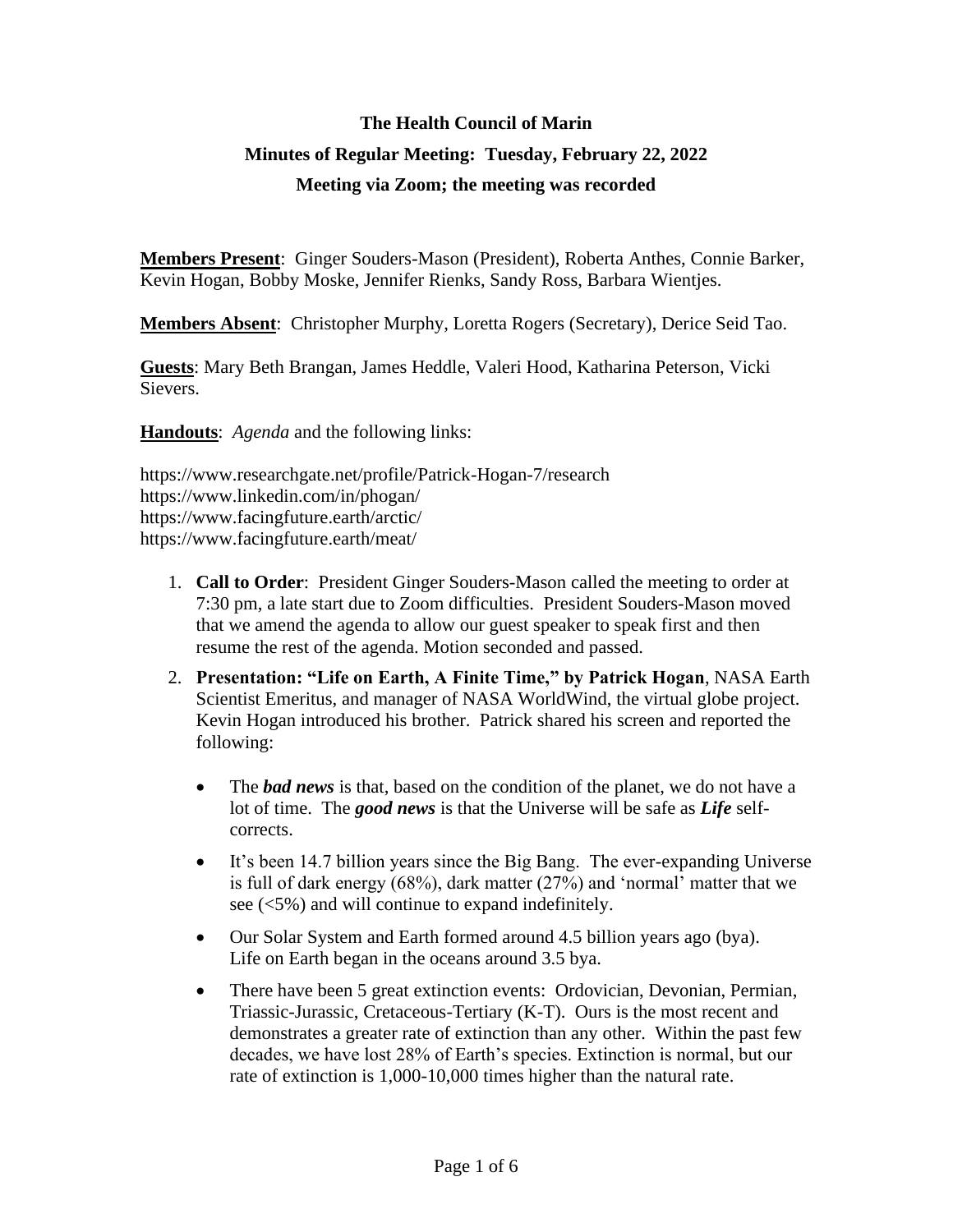

- The main threats to our existence are habitat degradation, loss of habitat, climate change, invasive species, pollution and disease. Pollution from the petroleum and meat industries is causing great harm to life on Earth. These threats have to-date resulted in the loss of 41% of our insect life and 22% of our vertebrates, and 200 species become extinct each day.
- The Earth is getting hotter, causing climate chaos. The rate of this global warming is equal to 500,000 Hiroshima bombs
- The oceans have absorbed >90% of industrial heat, but they are at their limit. The ocean absorbs about 90 billion tons of carbon per year, which is 25% of CO2. Plants absorb 25% and the atmosphere absorbs 50%.
- Societal collapse is normal; all human societies have collapsed. Humans, on-sum, are bad actors. The main drivers of our collapse are overconsumption of resources, inequality, oligarchy, and centralization of power serving greed. The average number of years for a civilization before collapse is 225-325. Our 'Industrial Age' is just about there. [Our current](https://en.wikipedia.org/wiki/The_Anthropocene_Extinction)  [Anthropocene Extinction.](https://en.wikipedia.org/wiki/The_Anthropocene_Extinction)
- Human actions have created a feedback loop. Jeremy Grantham (*Bloomberg*, Jan. 6, 2022) projects a stock market crash due to a super-bubble caused by overvalued stocks, and the increasing rate of climate change, floods and drought.
- Arctic sea ice continues to decrease; it's now at less than 25% of its original volume. Ice thickness is breaking up fast; it's now at only 1 meter when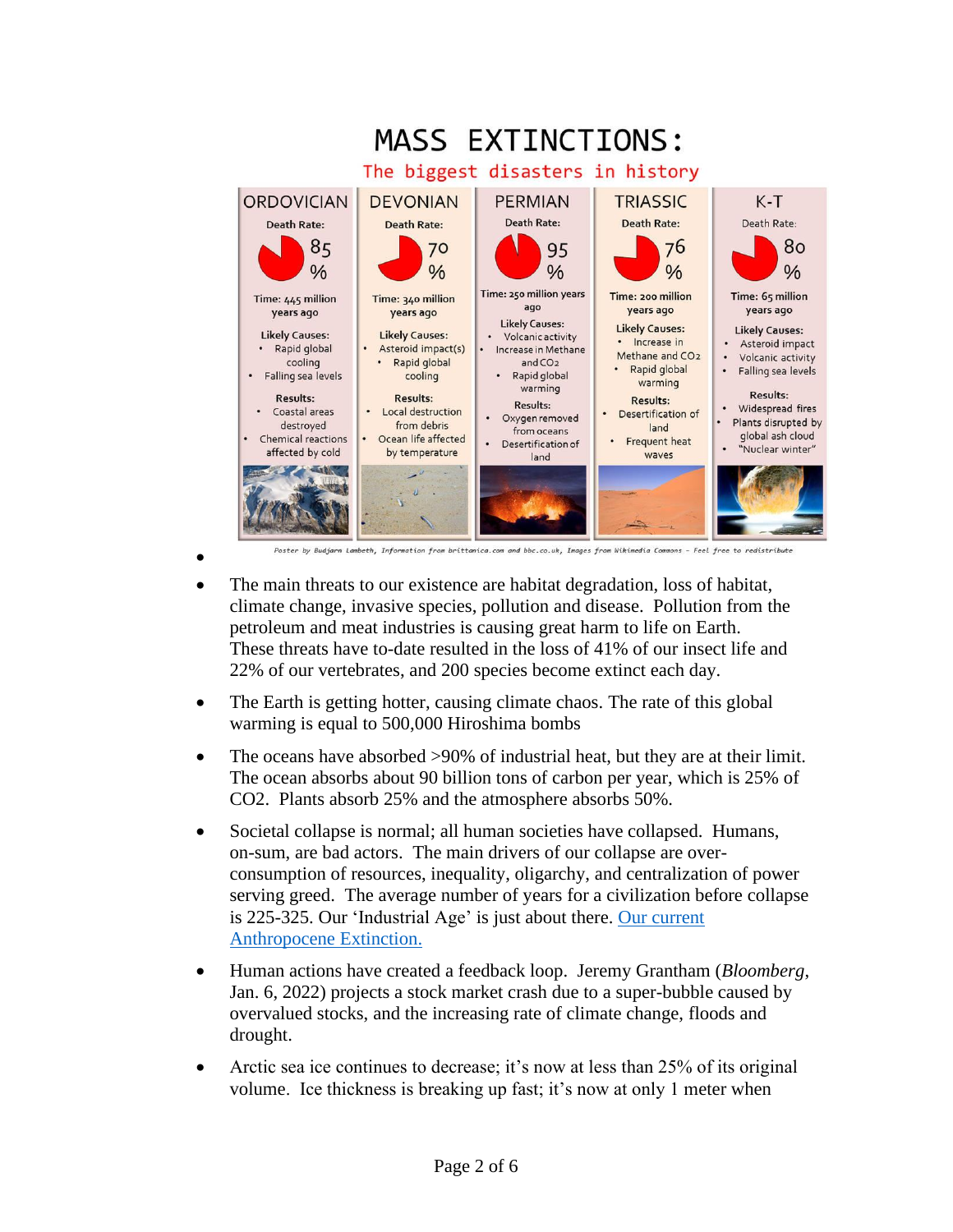normal thickness is 3-5 meters. Sea ice volume is on a death spiral. Land and ocean temperatures are going through the roof!

- The Arctic, which serves as the Earth's air conditioner, is warming 3x as fast as the middle latitudes. The Arctic's Jet Stream, depends upon a high contrast of temperatures, cold Arctic, much warmer mid-latitudes. With the arctic now much warmer than before, the Jet Stream is no longer stable. This is facilitating climate chaos— severe storms, droughts, increasing wildfires and monster hurricanes will continue to increase exponentially. Already half of the trees in California are dead, despite still standing.
- Methane: Twelve thousand years ago, the end of the last Ice Age released methane which made craters in the Barents Sea floor. Today methane is coming from the melting permafrost, rice paddies, and peat lands. Methane is 80 times more potent Green House Gas in terms of heating. Since the Industrial Age, 1750, carbon in the atmosphere has doubled and methane tripled.
- Natalia Shakhova, the world's expert on Arctic methane, says there's 1500-2500 billion tons of methane in the Eastern Siberian Arctic Shelf alone. A 50 gigaton burst is well within the realm of possibility—this is only 1-2% of what is there and is equivalent to 5x the current CO2 in our atmosphere. [If this burst happens,](https://www.facingfuture.earth/arctic/) nothing can stop extinction of *all* life on Earth. It would take only months of severe storms to shred our power grid. The cratering on land in the Arctic Circle is already generating hundreds of Pingos*. Far more* methane is stored beneath the Arctic Ocean than on land.
- Twenty of the warmest years have occurred in the last 22 years. The last 6 have been the warmest of all.
- Patrick recommends reading *[The Fatal Species—](https://link.springer.com/book/10.1007/978-3-030-75468-6)From Warlike Primates to Planetary Mass Extinction,* by Andrew Glikson.
- 3. **Questions and Answers**:

- **Sandy Ross** stated her concerns about insects going extinct. She asked Patrick to send her some information proving the severe decline in insect populations to use in conversations with E.O. Wilson. Patrick said yes, and suggested Google as well. He mentioned that the bee population has been decimated, and 3G and 5G have contributed to this decline.

- **Mary Beth Brangan** noted the flourishing of complex life after the Permian extinction. Patrick said the next extinction could knock us out because the power grid will fail and we won't be able to shut down our nuclear reactors in time. We'll be left with a sterile planet; there won't be a microbe left. -

**- Valeri Hood** asked about HAARP and geo-engineering. Patrick said he had no info on HAARP and that geo-engineering as a solution can do some good and some harm—but these solutions are driven more by profit than remedy.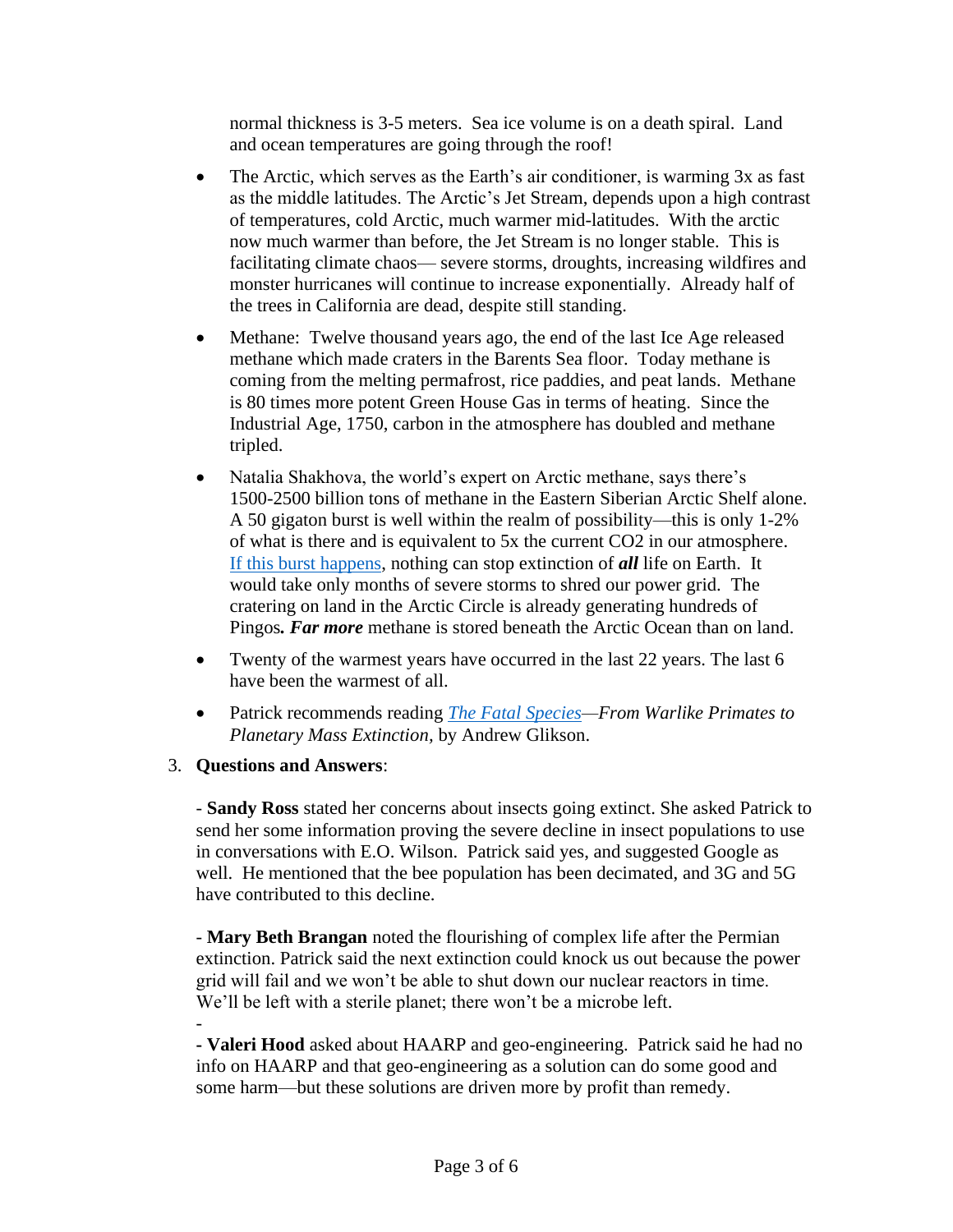**- Barb Wientjes** recommended the [NOVA episode](https://www.pbs.org/video/arctic-sinkholes-9jwenj/) on Siberian sink holes that detailed how million-year-old sequestered methane from the last ice age could explode. Patrick said that it would come up through the melting permafrost.

**- Sandy Ross** asked if Patrick had a supply of food and medicine. Patrick said no, people with guns will take whatever you have, so it's not worth it.

**- Ginger Souders-Mason** asked if this extinction will happen very soon. Patrick said, at first, he thought it would be around 2030, but now he fears it could be sooner. The methane is only 50-60 meters beneath the Arctic Sea. When the seafloor bursts begin to happen, it will be big news. From there, we will only have months before societal collapse, followed soon by extinction. We'll see it coming!

**- Bobby Moske** apologized for his late arrival and said he'd just been to Marin Health Hospital for a work-up for Covid. He's negative, but has all the symptoms of Covid. Feel better, Bobby!

**- Ginger Souders-Mason** asked how Patrick can teach children about climate chaos. Patrick said he doesn't teach climate chaos to children; he emphasizes the beauty of life, tries to strengthen their character and independence so that they can make the most of their time ahead.

**- Barb Wientjes** suggested that adults really need to get access to this information.

**- Sandy Ross** pointed out that hoarders have created an imbalance in society.

**- Jim Heddle** asked if Patrick could explain further the nuclear reactor issue. Patrick said if methane pops, it will cause dramatic climate chaos. Storms will shred the infrastructure (delicate power grid) and shut down society. Nuclear reactors need well over a year to shut-down. Super storms and intense warming, loss of the power grid, will render the shut-down mechanisms in nuclear power plants unworkable—leading to the China Syndrome. He recommends the  $4<sup>th</sup>$ generation nuclear plants as they use nuclear waste to run, are smaller units and produce only 3% of the waste that current plants produce. They also safely shutdown, by simply turning them off, no China Syndrome!

**- Mary Beth Brangan** mentioned that the 4<sup>th</sup> generation plants [\(Gen IV\)](https://en.wikipedia.org/wiki/Generation_IV_reactor) are still in the design phase and that it's an incorrect assumption that they won't melt down. There are still serious questions about them. Patrick responded that they indeed are far safer and cannot melt-down. The technology is proven, but the technological hurdles of building them to scale have yet to be dealt with.

**4. Public Comment Time: President Souders-Mason** asked if any members of the public had comments. They were given three minutes each: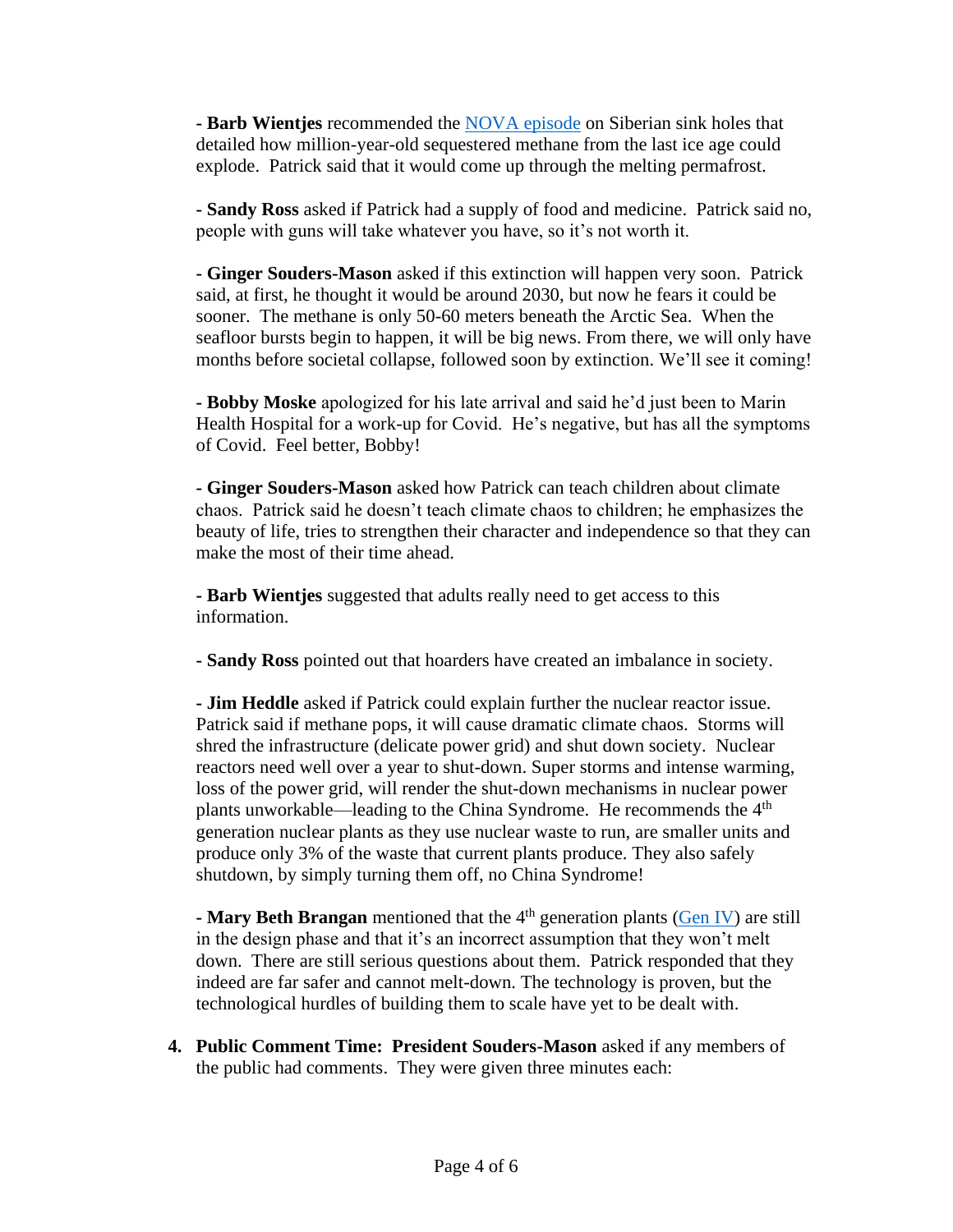**- Vicki Sievers,** San Rafael resident, retired teacher and outreach worker to the EMF Safety Network, asked the Council to appeal to the Board of Supervisors to question public health measures recommended by the CDC (and subsequently Marin's health officers), since it is evident that the CDC is a captured agency like the FCC.

**- Valeri Hood** expressed concern for First Responders who are finding vaccinated people having heart attacks, strokes, suppressed immune systems, and other ailments, including death, as side effects of the vaccines. She mentioned that pilots are also being affected, and that her son fell ill after his third injection. She said the tragic consequences of the vaccine have left many with severe damage.

**- Mary Beth Brangan** urged the Council to let the Board of Supervisors know that there is opposition to the mask mandates for school children. The CO2 trapped in the masks is six times higher than the healthy threshold. She cited a German study of 25,000 students that indicated that masks harm children, and that 68% were adversely affected.

**- Katharina Peterson,** a healthcare practitioner and twenty-year Marin resident, agreed with Mary Beth and said the vaccine adversely affects children and adults, particularly with Bell's Palsy and anaphylactic shock. Other serious concerns are PTSD, depression, anxiety, and mobility issues in the elderly. She suggested forming a task force program to increase mental health treatment in Marin.

**- Jim Heddle** cited a Canadian study that found seven out of ten deaths were from the vaccine. Fully vaccinated children were three times more likely to die from the vaccine. He said the vaccine is causing Vaccine Associated Enhanced Disease, whereby a vaccinated person gets a more severe case when exposed to the second shot

**- Jennifer Rienkes** requested that the speakers provide links and data supporting their points. If the Council is to appeal to the Board of Supervisors, we would need proof. She said she would forward any links in the chat to the councilmembers and that we could save them to our computers as well. She urged the councilmembers to read them thoroughly as at least one of the JAMA studies mentioned has since been retracted.

- **5. Resolution Regarding Tele/Video-Conference Meetings During the Covid-19 State of Emergency. Ginger-Souders Mason** moved that we vote on the Resolution. Kevin Hogan seconded. Discussion followed on the need for proof of vaccination to attend a hybrid meeting. A motion to accept the Resolution was seconded and passed.
- **6. Approval of the Minutes of January 25, 2022:**